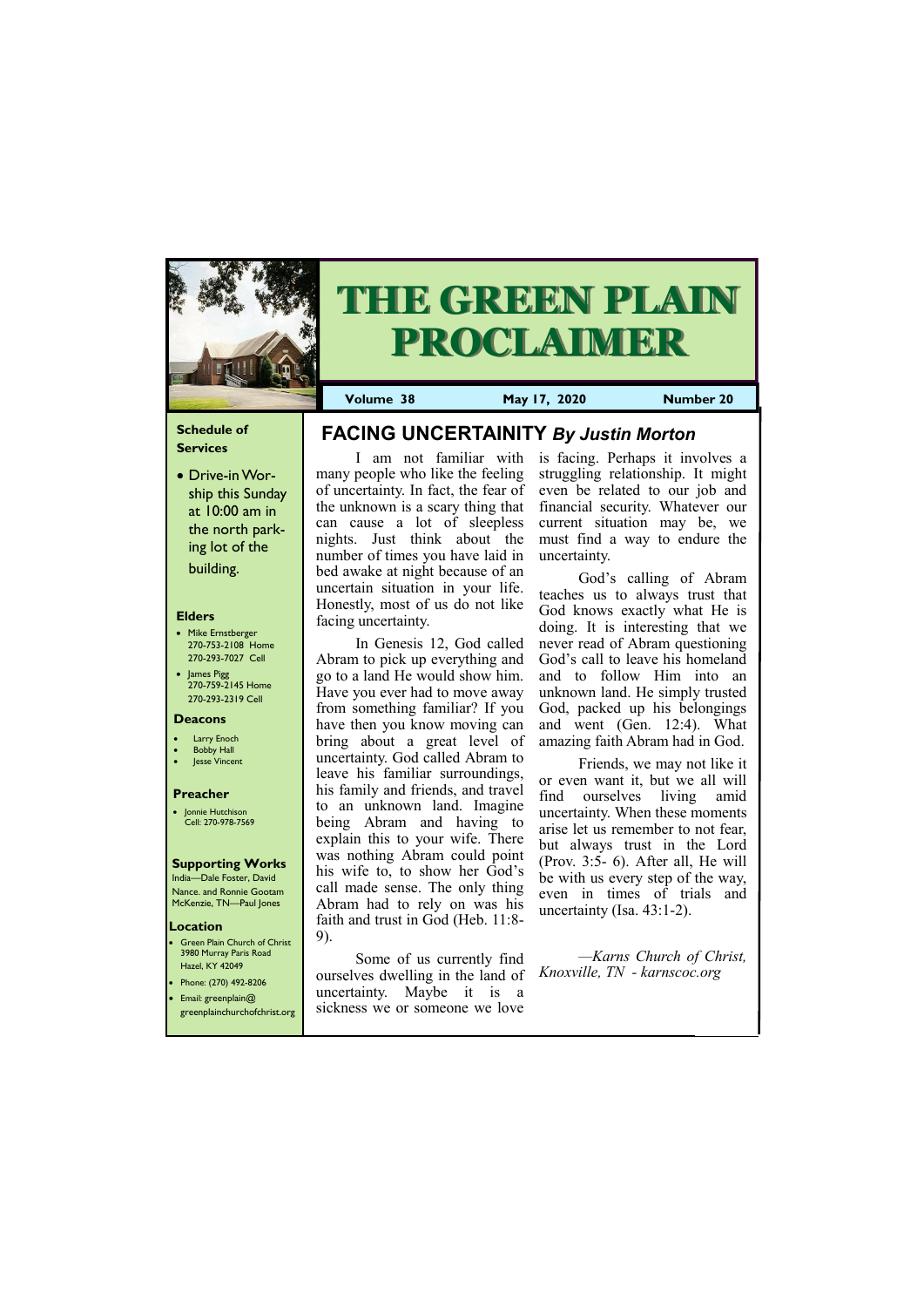## NEWS AND NOTES

*REMEMBER IN PRAYER: Green Plain members*: . Remember Faye Travis, Peggy Jarvis, Rex Enoch, Margarette Enoch (Spring Creek), Mary Crutchfield, Joanne Barnes, Maxine Pool, Hayes and Marjorie Grady, Jim Fielder, Griselda Adams, Larry Enoch, Jesse & Mary Vincent, Carolyn Byars and Dave & Ann Thompson. **Family and Friends:** Teresa Tacker, Betty Pond, Bryan White, Meredith Enoch, Kenneth Mizell, Will Winchester, Jim Hutson, Janice Canter, Maryanne Pedigrew, Dale Foster, Andrea Phillips, Donald and Dorothy Cook, Pat Hocking, and Sandra Cook Downs. Sam White is recovering from surgery. Please continue to pray for each of these and for those tending to their needs as well as the leaders of our nation in this time of crisis.

- **DRIVE-IN WORSHIP SERVICES:** Thanks to all who participated this past Sunday in our worship services. We will assemble in the north parking lot again this Sunday (May 17th) for worship at 10:00 am. It is important that everyone **remain in their vehicles at all times** in order to conform to the necessary guidelines given by our government. Tune your FM radio to 88.3 Mhz. Let's continue to do our part to help prevent the spread of the Covid-19 virus and at the same time engage in the privilege of worshipping our God.
- **PASS IT ON!** When you have finished reading this bulletin, why not pass it on to a loved one, friend or neighbor. Use this as a tool to spread the gospel.
- **See our Facebook page** for announcements, updates and articles. Access to past editions of this bulletin are available on our website at http://greenplainchurchofchrist.org.
- **Mission Work:** Please continue to pray for the preachers this congregation is supporting in India and for Dale Foster, Ronnie Gootan, David Nance, Mike Kiser, Arnold Gerson and Paul Jones in their respective works.
- **MAY 2020 Anniversaries:** Betty & Charles Enoch—16th **Birthdays:** 19th—Peyton Smith; 24th— Charles Enoch; 27th—Ann Thompson; 29th—Mary Vincent. Please let us know if we have left anyone out and it will be included in next week's bulletin. Thanks!
- Due to the present situation our VBS and the Youth Rally originally scheduled for this summer have both been cancelled. Our Fall Gospel Meeting with Garland Robinson is still scheduled to begin on September 6th.

#### **Page 2**

## **ONLINE SPIRITUAL RESOURCES**

**Gospel Broadcasting Network https://gbntv.org/ World Video Bible School https://store.wvbs.org/wvbs-splashpage.html A Bible Answer https://abibleanswertv.org/ Good News Today http://gnttv.org/ Dexter church of Christ www.facebook.com/Dexterkycoc/ Coldwater church of Christ www.facebook.com/Coldwater-Church-of-Christ-170296152984011/ and on YouTube**





**This Week: What was the name of the King who married Esther?**

*Last Week:* What Old Testament passage shows that the guilt of sin is not passed from parent to child?

*Answer:* Ezekiel 18:20.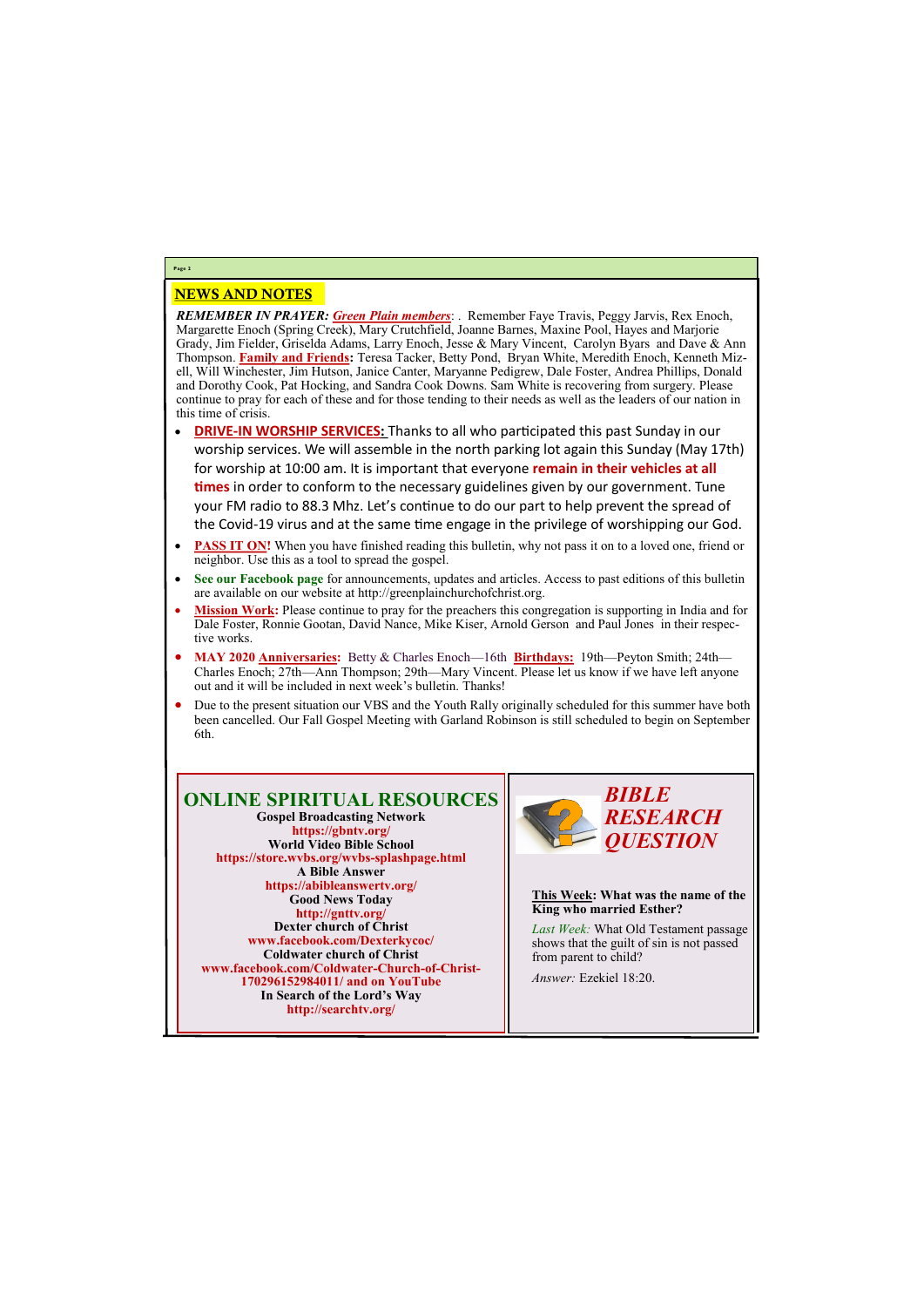**Page 3**



## **HARD DECISIONS** *By Jonnie Hutchison*

There are times in our lives when we must face some hard decisions. It may be related to our health or finances. It may be related to our relationships with others. Not every decision we must make in life is easy.

When we face such hard decisions knowing that we can depend upon God and the guidance of His word is both vital and reassuring. In other words, we don't have to go it alone if we are willing to trust God. As a matter of fact, God promises to always be with us even in the darkest hours of our lives. The Hebrew writer emphasized this truth in the words of Hebrews 13:5-6, *"Let your conduct be without covetousness; be content with such things as you have. For He Himself has said, "I will never leave you nor forsake you." So we may boldly say: "The Lord is my helper; I will not fear. What can man do to me?"* 

When faced with hard decisions, humbly go before God in prayer. Remember that *"The Lord is far from the wicked, But He hears the prayer of the righteous"* (Proverbs 15:29). James assures us that *"the effective, fervent prayer of a righteous man avails much"* (James 5:16b). God is willing to listen and answer our prayers if we are willing to give Him the opportunity. Inspiration assures us that God is *"able to do exceedingly abundantly above all that we ask or think….."* (Ephesians 3:20). Consider these encouraging words from the pen of the inspired John— *"Now this is the confidence that we have in Him, that if we ask anything according to His will, He hears us. And if we know that He hears us, whatever we ask, we know that we have the petitions that we have asked of Him"* (1 John 5:14-15).

When faced with hard decisions go to the Bible. The Bible is the inspired, inerrant Word of God. It contains the necessary practical information which allows one to make right decisions under any and all circumstances. The Psalmist declared, *"Your word is a lamp to my feet And a light to my path"* (Psalms 119:105). Paul wrote to Timothy, *"All Scripture is given by inspiration of God, and is profitable for doctrine, for reproof, for correction, for instruction in righteousness, that the man of God may be complete, thoroughly equipped for every good work"* (2 Timothy 3:16-17). The *"perfect law of liberty"* is the perfect guide when facing hard decisions (James 1:25).

Hard decisions will come to all of us in this life. Let us be confident that through prayer and following the Word of God we can face every decision in life with confidence that we can and will make the right decision.

**Lovingly, tenderly, Jesus is calling**  *"Come to Me, all you who labor and are heavy laden, and I will give you rest. Take My yoke upon you and learn from Me, for I am gentle and lowly in heart, and you will find rest for your souls. For My yoke is easy and My burden is light."*

**Rom. 10:17** HEAR **BELIEVE** REPENT **Ac. 17:30 CONFESS** m. 10:10 BE